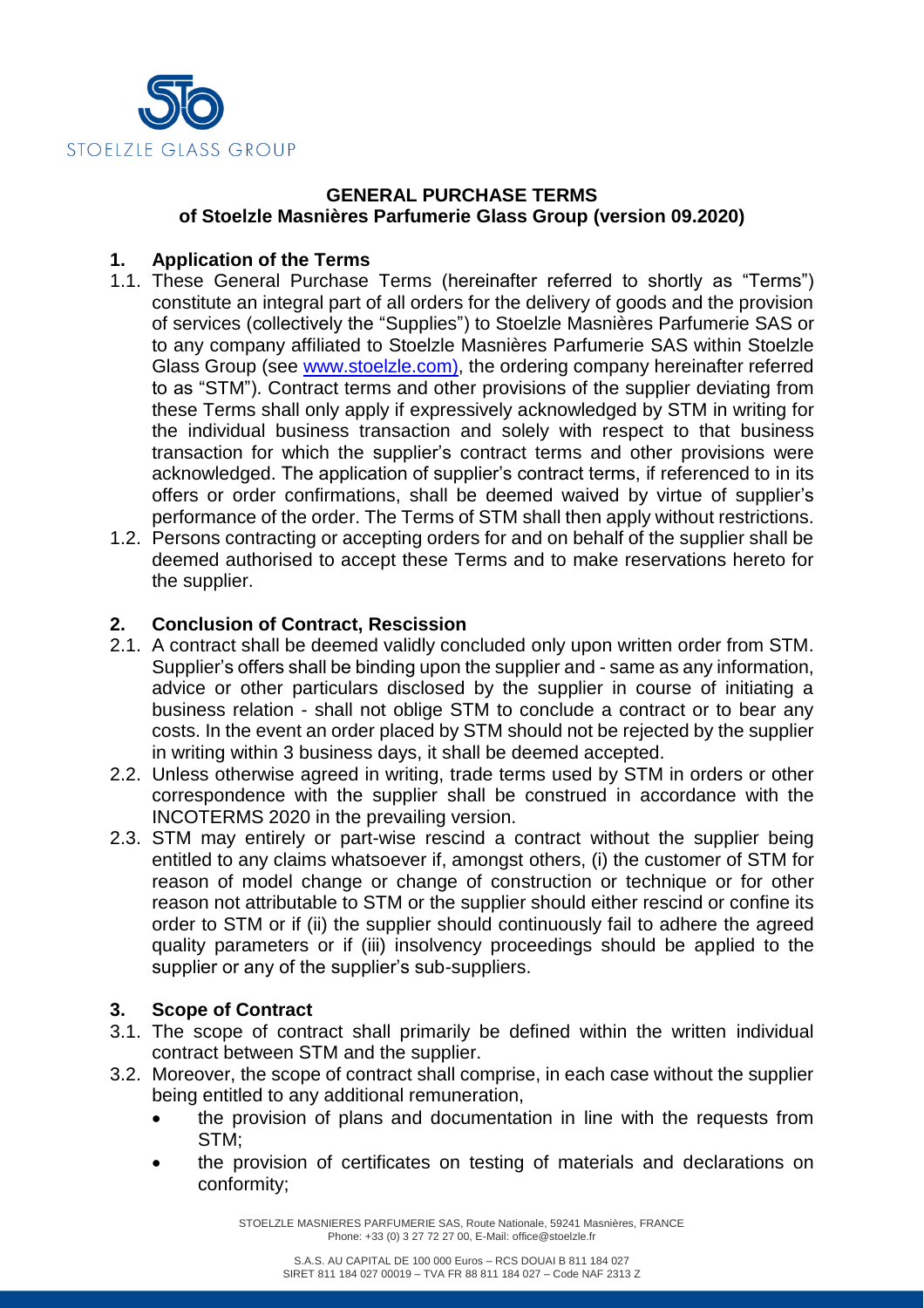

- the provision of material patterns and samples of Supplies;
- the delivery to the premises of STM or to a destination else nominated by STM, including unloading; and
- the packaging of the Supplies in a manner appropriate for transport.

### **4. Quality and Environment**

- 4.1. The supplier shall provide the Supplies in such manner that they fully comply with the commonly expected, expressively agreed or such purpose as corresponds to the nature of the business transaction. The supplier shall on its own gain information on all circumstances relevant thereto. The supplier shall always observe all laws, ordinances (as in particular regulations as to work safety, machinery safety and electrical engineering), directives, standards (as in particular harmonised European Standards, DIN Standards and VDE Standards), rules, industrial standards and orders from authorities, applicable at the Supplies' destination with respect to the Supplies' construction, quality and safety, as well as CE marking. The technical delivery specifications applicable at STM for the delivery of machinery and systems shall be provided upon supplier's demand and may be downloaded under www.stoelzle.com. STM may demand as part of the documentation test reports by an independent agency as to the provision of the Supplies in conformity with all relevant rules and regulations; the agency shall be selected by STM.
- 4.2. The supplier shall safeguard the quality and adequacy of the Supplies in such manner that appropriate inspection and controls may be conducted prior to and in course of the production. Such checks must be documented. STM may, without being obliged to, conduct such inspections and controls at the supplier's premises. The supplier, if so requested by STM, shall enter with STM into a quality management agreement. In the event that prototype- or outturn-samples where agreed or are necessary, the supplier may commence series production only upon expressive written approval from STM.
- 4.3. The supplier shall, within its business processes, consider all environmental and energy aspects. The supplier is aware that these aspects were taken into consideration by STM upon evaluation of supplier's offer and placement of the order.

### **5. Order Handling**

- 5.1. All correspondence referring to the order must state the order number from STM, else notifications shall in doubt not be deemed received by STM and invoices may not be paid.
- 5.2. In the event Supplies should comprise works performed by the supplier for STM or third parties at the premises of STM, the supplier shall procure that its personnel and other appointees will adhere to the legal and internal regulations on the prevention of accidents and fires, to the recognised rules on safety techniques and labour medicine and to the general and particular internal requirements at STM. The respective written instructions shall be provided upon supplier's demand and may be downloaded under www.stoelzle.com. The supplier shall fully indemnify, and hold harmless, STM from any and all damages to persons and property that the supplier, its personnel and other appointees may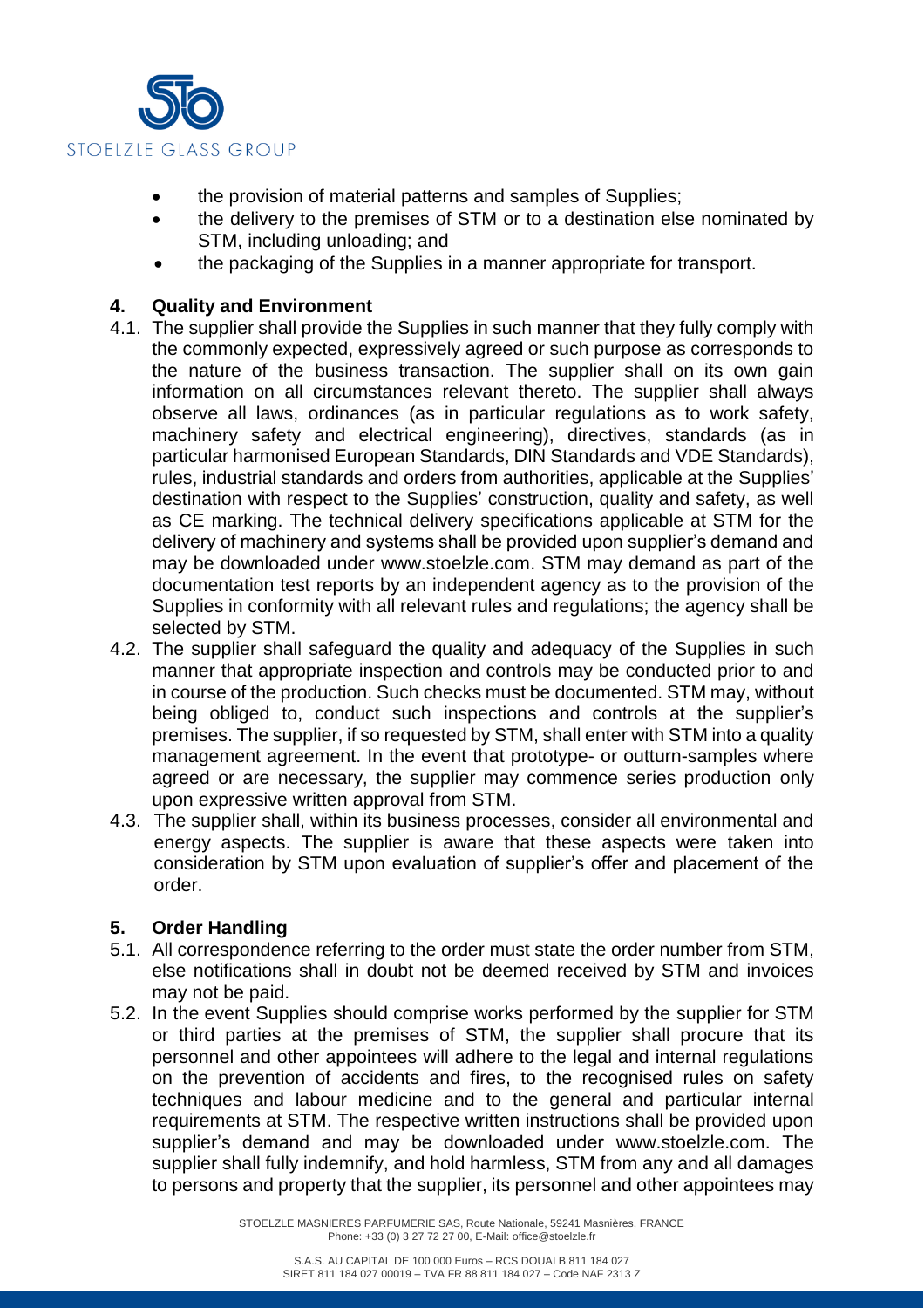

suffer from performance of their duties at the premises of STM, except for damages caused by wilful conduct or gross negligence of STM or its personnel or appointees. Prior to commencement of the works the supplier must contact the safety engineers of STM.

- 5.3. In the event STM should store other than its own property for the purpose of being used by the supplier for the works at the premises of STM, STM shall be liable for loss or damage solely if caused by its wilful conduct or gross negligence.
- 5.4. Should the supplier for performance of the works request support from STM (assistance at unloading, temporary work force, provision of tools, energy and likewise services), STU shall be entitled to reasonable remuneration.

### **6. Delivery, Delay, Force Majeure**

- 6.1. Dates, terms and volumes of delivery as well as eventual part deliveries, if so agreed, shall be binding upon the supplier. This applies to the provision of the Supplies as well as of the relating technical documentation and the administrative and shipping documents. STM, to a reasonable extent, may alter its orders as to construction, manufacturer and delivery dates. Impacts, if any, of such alternations shall be settled on reasonable mutual basis.
- 6.2. Agreed delivery terms shall commence as of the date of the order, or, if STM reserved the right to call deliveries, as of the date of such call. The arrival date of the Supplies at the destination nominated by STM shall be the relevant date to determine on whether a specific delivery date or delivery term was met.
- 6.3. Unless otherwise agreed in writing partial deliveries shall not be allowed. STM shall not be obliged to accept excess deliveries. Deliveries, that arrived earlier than upon the agreed date may be returned or stored by STM at the cost and risk of the supplier.
- 6.4. Unless approved in writing by STM, the supplier may not subcontract, either in parts or in whole, or else transfer to third parties the order.
- 6.5. In the event of late delivery STM, irrespective of the causes of the delay, at its own discretion may either (i) rescind from the entire contract or parts thereof or (ii) insist on fulfilment of the contract. In either case STM may, at its own discretion, request from the supplier payment of either (i) the full amount of actual damages (including loss of profits, if any) caused by the delayed delivery or (ii) of liquidated damages, undependable from any fault on the supplier's side and not subject to any judicial adjustment, which, unless otherwise agreed with the supplier in the individual contract, shall be 5% of the total delivery value for each full week of delay and in the maximum 10% of the entire contract value. Acceptance by STM of delayed Supplies shall not be deemed a waiver of any remedies.
- 6.6. In the event of complaints by STM in respect of delivery dates, delivery terms or delivery volumes the supplier shall immediately take appropriate measures and inform in writing STM within 12 hours accordingly.
- 6.7. The supplier shall immediately inform STM in writing about any circumstances that are likely to prevent, hinder or delay proper performance of the order by the supplier.
- 6.8. In particular the following circumstances shall be considered as grounds of force majeure if they occur after the conclusion of the contract or, when they have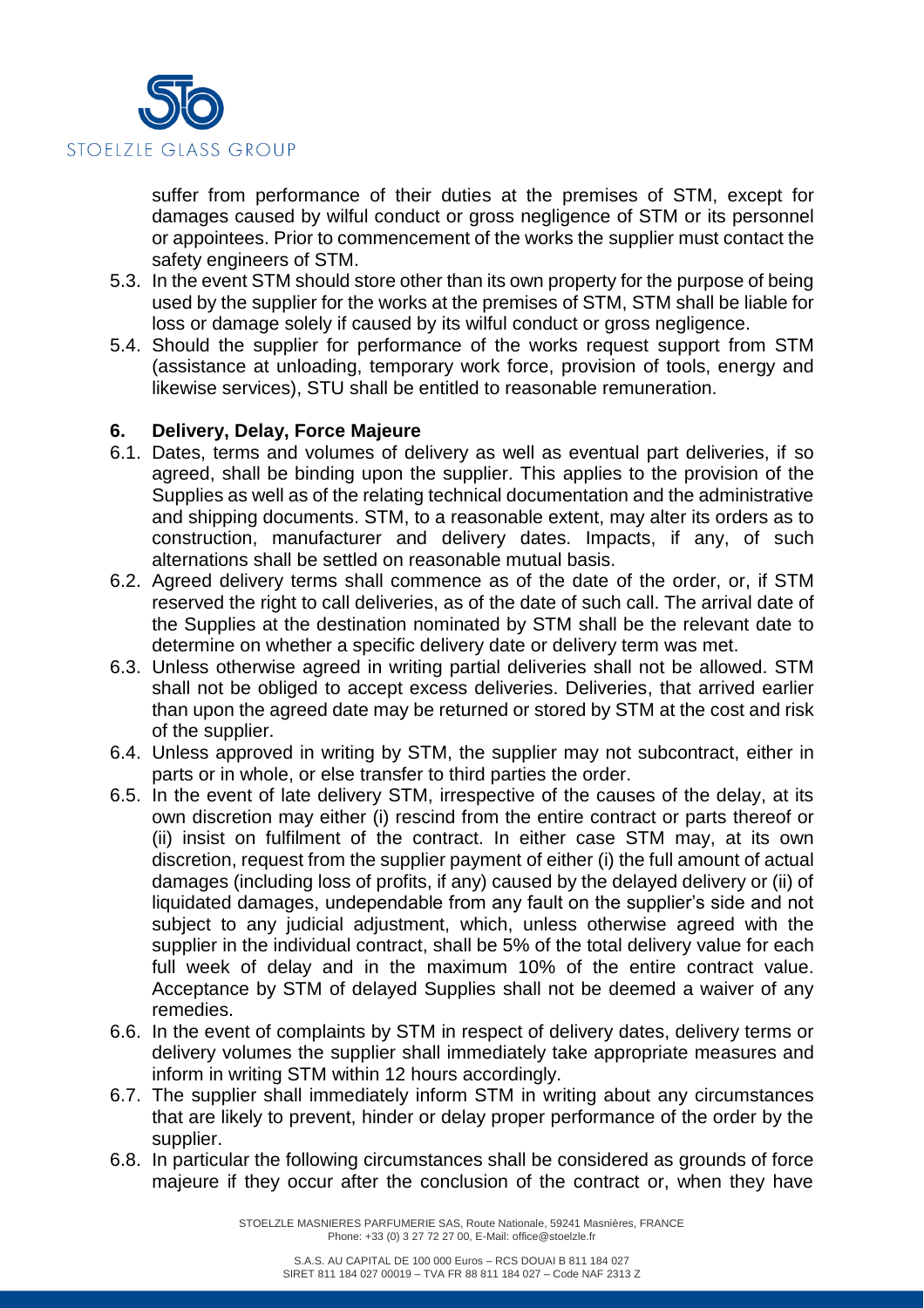

occurred before that time, if their effects where not clearly foreseen before the conclusion, and they prevent, hinder or delay the contractual obligations of STM or a third supplier: war; war risk; insurrection; blockade; requisition; embargo; recruiting up of personnel for military service; currency restrictions; export or import prohibitions or restrictions; restrictions in the use of power; labour conflicts; general shortage of labour, transport and materials; water shortage; fire; flood; storm; obstruction of railways; non-delivery, faulty or delayed delivery of raw materials and other auxiliary materials for the production; internal reduction or cancellation of the Supplies to be made by the supplier to STM by STM's customers; and any other circumstances beyond the control of STM. In the event of a case of force majeure STM may, at its option, either suspend performance of the contract or immediately or at a later stage cancel the contract. The supplier may not raise claims of any kind whatsoever against STM on the grounds of such suspension or cancellation. STM shall without delay notify the supplier of the occurrence of a case of force majeure and of its further intention in respect of the contract. In the event of a case of force majeure at the side of a third supplier of STM, STM shall be fully released from its duties of notification towards the supplier by forwarding the notification received from such other supplier. If so necessary, the supplier shall at its own cost and risk properly store the Supplies until acceptance by STM.

### **7. Shipment, Packing**

- 7.1. Deliveries without the shipping documents requested in the order shall not be deemed performance of the order and shall, at the cost and risk of the supplier, either be returned or stored until receipt of the missing documents. In the event the Supplies should contain dangerous substances the supplier shall always provide for a safety data sheet. In the event Supplies should be determined for export the supplier shall issue a customs declaration on the Supplies' origin and forward such declaration to STM no later than together with the first delivery.
- 7.2. Unless otherwise agreed in writing all deliveries shall be made free to the place of destination nominated by STM (DDP), in appropriate packing, customs, insurance and other expenses paid. The supplier shall bare any risk until acceptance of the Supplies by STM or its appointees at such place of destination that was agreed for the deliveries to be made. Deliveries shall be accepted at the destination only during regular working hours.
- 7.3. All deliveries shall be packed in a manner appropriate for transport. Packing instructions, if any, from STM must by all means be observed. Wood used for packing always needs to comply with the prevailing European Phytosanitary requirements. Dummies and packaging material, unless expressively requested within the supplier's invoice and shipping documents, shall not be returned by STM. Packaging materials, upon respective request from STM, shall be taken back and disposed by the supplier in accordance with prevailing environmental standards, free of cost. Special packaging made available to the supplier by STM shall remain ownership of STM; the supplier shall be liable to STM in the event of damages or loss of special packaging.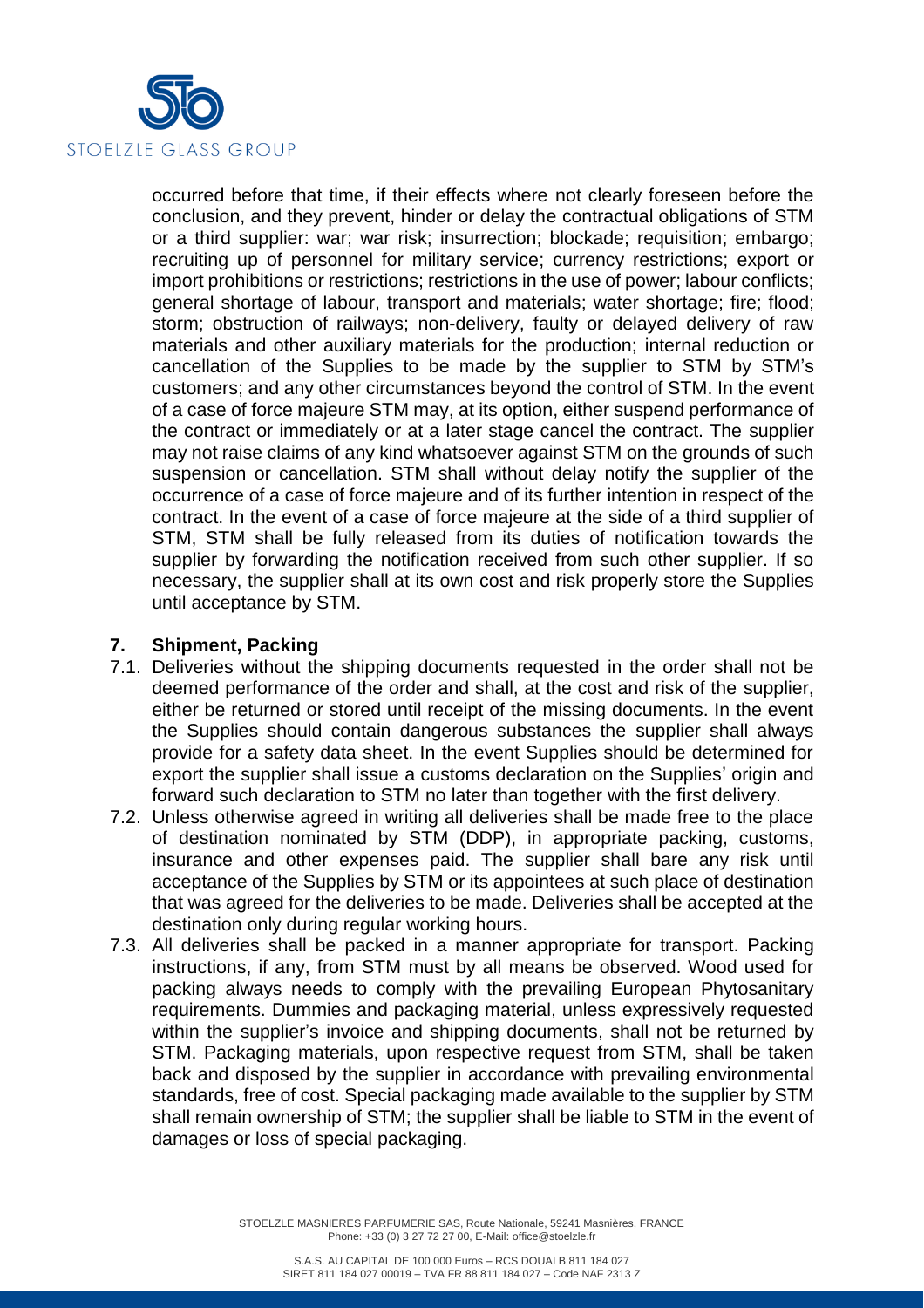

# **8. Transfer of Ownership and Risk**

- 8.1. The transfer of ownership in the Supplies to STM shall be made through acceptance by STM's appointees. In the event the supplier needs to install or further process the Supplies at the place of destination, the transfer of ownership shall be effected upon completion of such works and, if so agreed or customary, upon completion of a test run.
- 8.2. The risk in relation to damages or loss of the Supplies shall pass to STM upon transfer of the ownership in the Supplies to STM.
- 8.3. Take-over of the Supplies by STM shall by no means be deemed acknowledgement by STM of the Supplies' conformity with the contract and no waiver by STM of any remedies due to defective, late or else non-conforming delivery.

# **9. Prices**

9.1. Unless otherwise agreed in writing, all prices shall be invariable fixed prices that may for no reason whatsoever be increased.

#### **10. Invoicing, Payment**

- 10.1. Invoices shall be sent to STM in duplicate upon shipment of the Supplies but separated from the Supplies. Order number and order date must be referred to in each invoice, VAT must be separately stated.
- 10.2. Supplier's invoices shall be issued upon delivery of the Supplies and be payable within 45 days from the end of the month or 60 days from the date of issue of the invoice, whatever occurs earlier. Provided, however, that the payment period shall be 30 days for the road transport of goods, for the rental of vehicles with or without driver, for the transport commission as well as for the services of freight forwarders, shipping and air freight agents, freight brokers and customs agents.
- 10.3. All payments shall be made in Euros. In the event payment was agreed in a different currency, the Euro exchange rate as of the date of the order shall apply. All expenses related to money transfers, collection of documents and documentary letters of credit shall be borne by the supplier.
- 10.4. Payment shall by no means be deemed acknowledgement by STM of the Supplies' conformity with the contract and no waiver by STM of any remedies due to defective, late or else non-conforming delivery.
- 10.5. STM, within its ordinary course of business, may resell further process and else dispose of the Supplies even prior to payment hereof.
- 10.6. The supplier, without written approval from STM, may not assign, pledge or otherwise dispose of any accounts receivable towards STM.
- 10.7. STM may offset against accounts payable to the supplier with any claims whatsoever that it might have towards the supplier, even if related to other business transactions.

### **11. Guarantee**

11.1. The Supplier, in the meaning of specifically warranted characteristics, guarantees that each delivery shall fully comply with all requirements from STM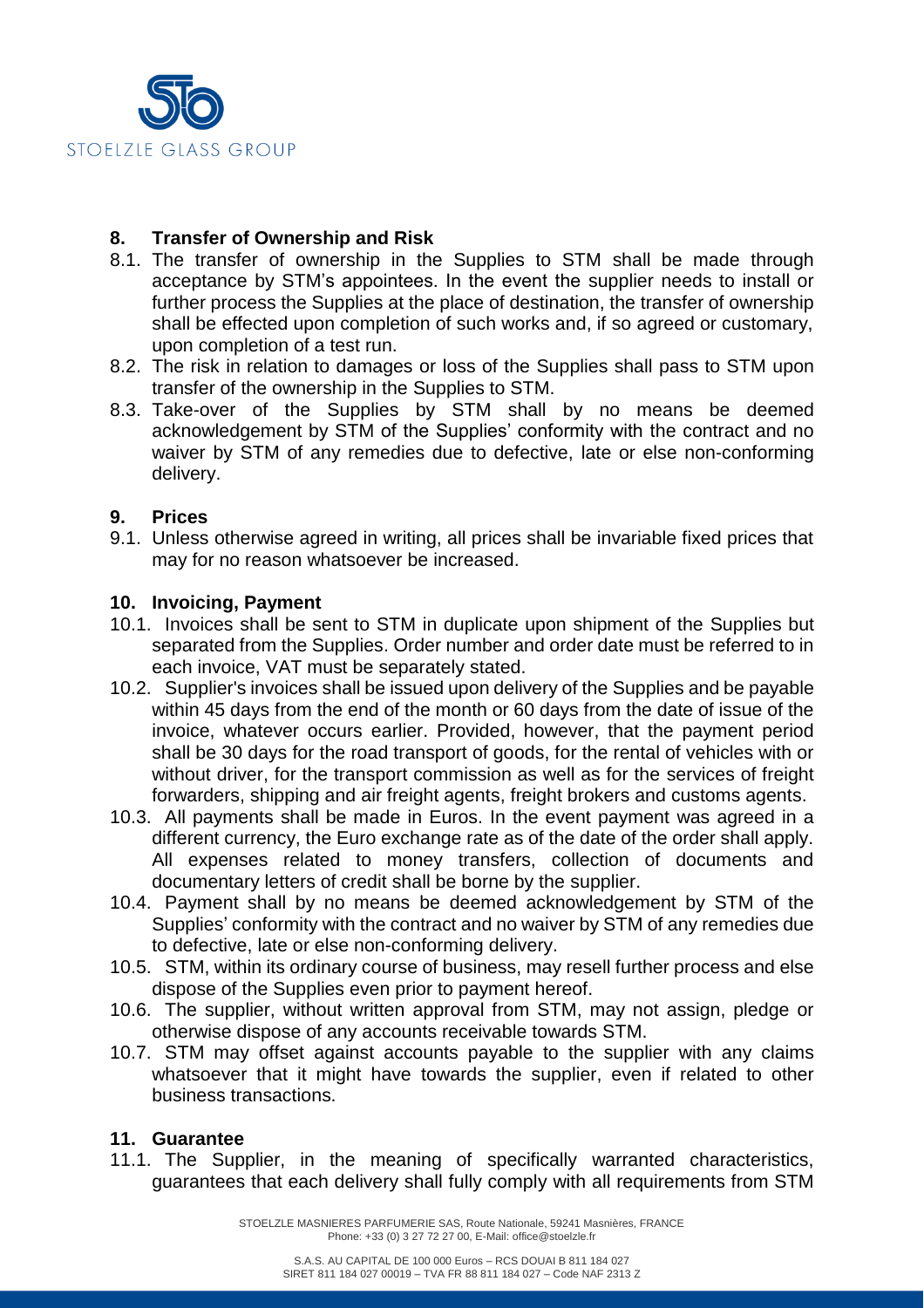

as well as with all legal rules, regulations and standards, is properly made and corresponds to the commonly expected characteristics as well as to the expressively agreed or to such characteristics, as correspond to the nature of the business transaction.

- 11.2. The term of guarantee shall be 24 months; in the event STM should resell the Supplies, either after processing or unchanged, to a third party the term of guarantee shall at least equal the warranty term agreed between STM and the third party. The term of guarantee shall commence (i) basically upon transfer of the Supplies to STM in accordance with Section 8 (in the event of hidden defects upon discovery hereof), (ii) in case of equipment, machinery and systems upon the acceptance date notified by STU in the written acceptance certificate and (iii) in the event of spare parts upon putting in operation the same. In the event Supplies may not be put into, or cannot remain in, operation due to inspection for defects or remedy of defects, the term of guarantee shall be prolonged accordingly. For parts that have been repaired or redelivered the term of guarantee shall newly commence as of the respective date. STM shall be expressively relieved from any duty to have Supplies immediately inspected for any defects. Notification by STM of defects shall be deemed timely if communicated to the Supplier within the term of guarantee. Claims relating to defective Supplies shall prescribe within 3 years from the date notified in writing.
- 11.3. In the event defective Supplies should require incoming inspection beyond customary procedures the Supplier shall bear the costs related hereto.
- 11.4. In the event of defective Supplies STM, irrespective of the defect affecting the entire delivery or only parts thereof, the defect being material or not material, the defect being remediable or not remediable, may at its own discretion (i) demand substitute supply (change) or remedy of the defect (improvement) free of cost, (ii) in the event of late remedy by the Supplier have the assessed defects remedied itself or by third parties and (iii) in the event substitute delivery or improvement should not be possible or cause unreasonable costs for STM, demand reduction of price; in the event of material defects STM may rescind the entire contract or parts thereof. STM may demand that the supplier, no later than within 8 days from a respective request, takes back defective Supplies at its cost and risk, else STM may charge the Supplier for the costs of storage.
- 11.5. The Supplier, also if acting only negligent, shall be liable to STM for all damages caused by defective Supplies. The Supplier expressively acknowledges that STM as a supplier of manufacturing units with stratified work processes in the event of late or defective delivery may be liable to such customers for warranty claims and damages far beyond the respective liabilities provided by law. To the extent Supplies, whether unchanged or in processed form, are determined for such customers, the agreements between STM and such customers as to warranties and damages shall be deemed also a part of the contractual agreements between STM and the Supplier. STM, upon Supplier's request, shall anytime disclose to the Supplier the prevailing agreements with the respective customers as to warranties and damages. The Supplier shall fully indemnify and hold harmless STM against any and all claims of such customers related to defective, late or else not order conform Supplies and waives all objections that such damages were not foreseeable.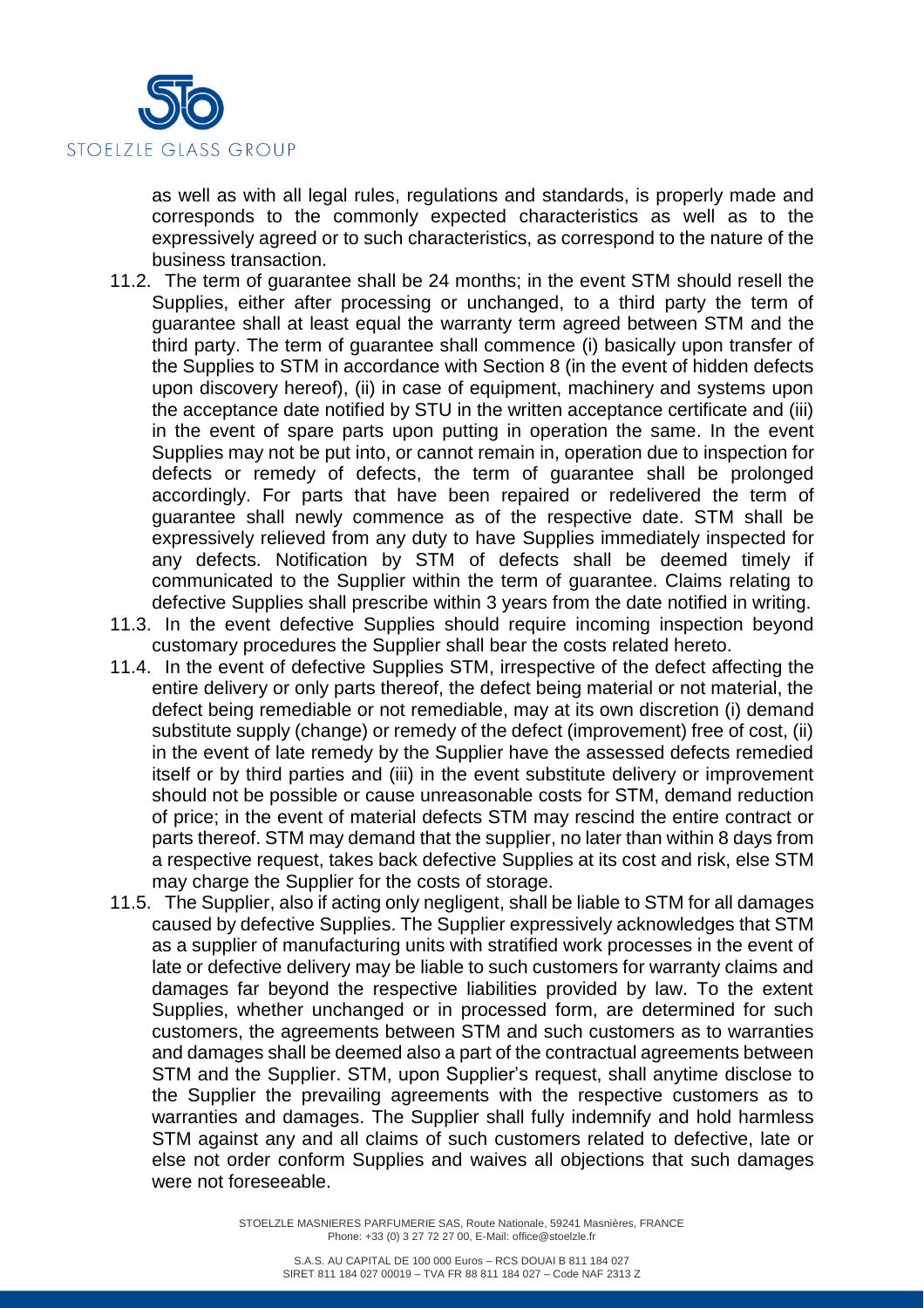

11.6. The Supplier, no later than upon notification of dispatch, shall disclose in relation to each supply, all sub-suppliers, manufacturers and (as far as it regards imported products) the importers, in each case together with the name and the registered address of the respective company.

The Supplier is aware of the scope of business of STM. Even if STM should process the Supplies to a new product, such product must conform to the safety requirements that, upon use of the product, may reasonably be expected.

The Supplier shall immediately inform STM in writing, if the Supplies, due to compulsory law provisions or administrative orders, should not correspond to the safety as shall be required by the relevant product liability laws.

In the event the Supplier should be requested, in court or out of court, to pay damages (in particular, but not limited to, pursuant to the relevant product liability laws) the supplier shall immediately inform STM in writing.

In the event STM should be held liable due to any product liability laws

- the Supplier, else being liable for all damages, shall immediately deliver to STM all information and documentation that may be necessary or useful for evidencing the exemption from liability towards the damaged party;
- the Supplier shall be liable for all claims on recourse by STM pursuant to applicable product liability laws, including the cases where the Supplier is solely acting as importer or distributor of the products;
- the Supplier shall be liable pursuant to applicable product liability laws also for damages to property suffered by STM as an entrepreneur, whereby such liability may not be waived;
- STM, irrespective of contrary provisions by applicable product liability laws, may take recourse with the Supplier for any payment within 3 months from the date either such payment was made by STM or STM was condemned to such payment by valid and binding court judgement;
- the Supplier, irrespective of contrary provisions by applicable product liability laws, shall have the burden of proof that the Supplies were free of defects;
- the recourse of STM with the Supplier shall include also all legal fees and other expenditure related to the product liability case; and
- damages of, as well as recourse by, STM against the Supplier shall not be dependable upon notification by STM to the Supplier of the defect.

The Supplier shall always, upon respective request, provide for a sufficient insurance coverage pursuant to applicable product liability laws (a Supplier from abroad may provide for evidence of an insurance coverage of similar standard).

The Supplier shall always have insured with coverage to be agreed upon conclusion of the contract, else at reasonable coverage, all claims that STU and third parties may have due to product liability and shall provide STM upon request with respective evidence.

### **12. Documentation for Manufacture, Forms, Tools, Devices**

12.1.Samples, models, drawings, clichés and other expedients as well as forms, tools and devices, developed at the cost of STM and made available to the Supplier, shall remain free ownership of STM and shall be respectively marked. Drawings, without approval from STM, may neither be copied nor else disposed of. Such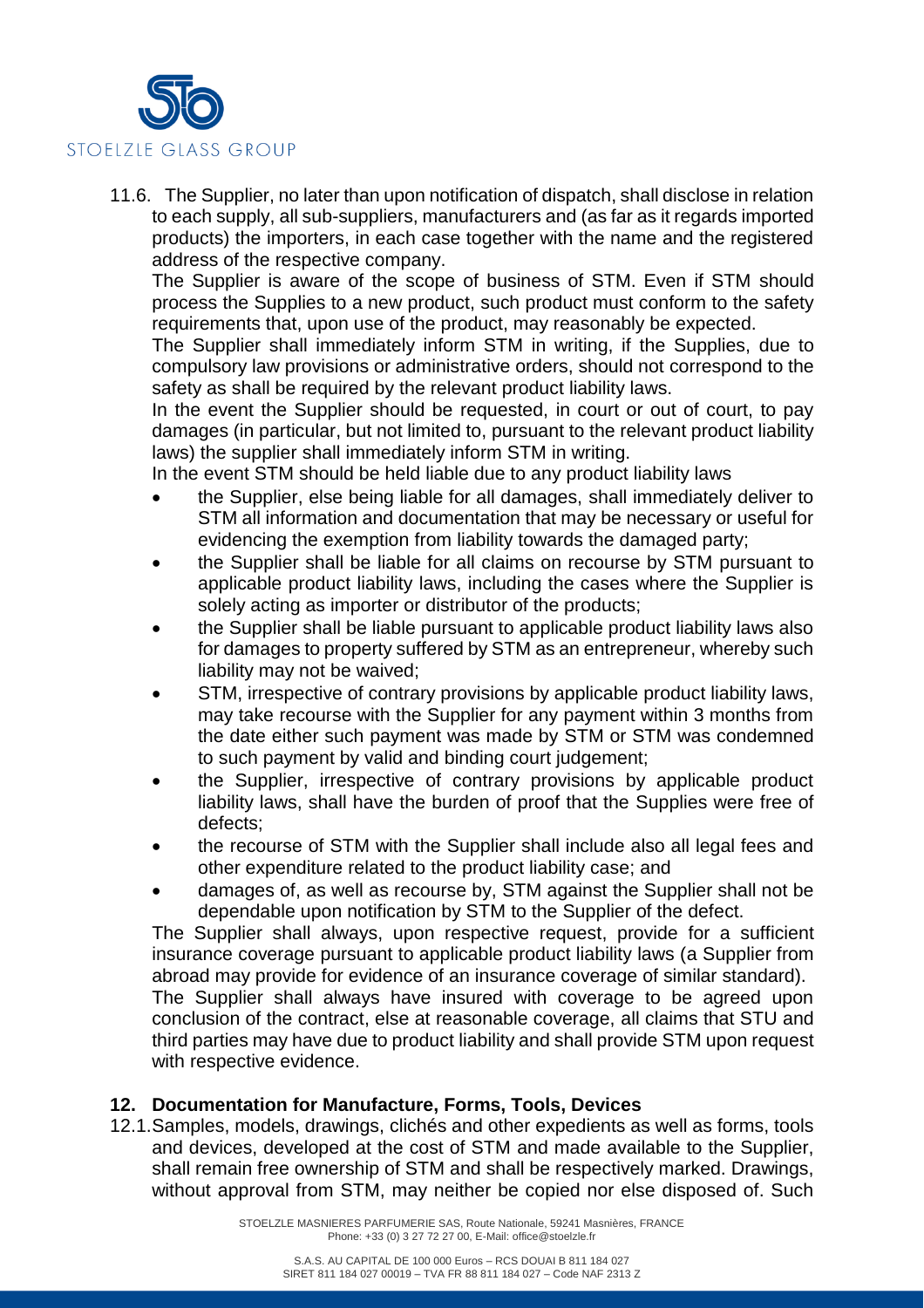

expedients and devices may solely be used for performance of the orders received from STM and may in particular not be disclosed or else made available to external third parties. Such expedients and devices shall be insured by the Supplier at replacement value and, upon completion of the order, be returned to STU free of cost and in proper condition, considering normal ware and tear. Any Supplier's rights of retention in that respect shall be excluded.

12.2.The Supplier warrants that neither the Supplies nor the acceptance, nor the use, nor any other disposal of the Supplies shall violate any third parties' intellectual property rights inland or abroad. The Supplier shall always fully indemnify and hold harmless STM from any third parties' claims in that respect. In the event the above warranty should prove to be incorrect, the Supplies shall be deemed defective and the remedies as agreed in Section 11 hereof shall apply.

### **13. Confidentiality**

13.1 Unless fulfilment of the order requires respective disclosure, the Supplier shall keep strictly confidential all issues relating to the order, the works connected thereto and the respective processes as well all related technical and commercial documentation and devices. Irrespective of its own continuing obligation, the supplier shall bind any third party, engaged by the Supplier in connection with the performance of the order, to same confidentiality obligations.

#### **14. References, Data Protection**

- 14.1.Any references by the Supplier as to STM for advertising purposes shall require prior written approval from STM.
- 14.2.Upon order confirmation the Supplier agrees that STM may electronically process all personal data arrived in connection with the business transaction.

### **15. Place of Fulfilment, Applicable Law, Court Jurisdiction**

- 15.1.All deliveries and Supplies shall be fulfilled at the registered address of the ordering company of STM, where all present and future claims of STM relating to contracts with the Supplier shall be fulfilled.
- 15.2.All contracts between STM and the Supplier and all claims related thereto shall be governed by, and construed in accordance with, the substantive law applicable at the registered address of the ordering company of STM without regard to its conflict of law provisions. The UN Convention on Contracts for the International Sale of Goods shall be excluded.
- 15.3.All present and future claims relating to contracts with the Supplier shall be exclusively referred to the competent courts at the registered address of the ordering company of STM; provided, however, that STM may refer claims against the Supplier also to the competent courts at the Supplier's registered address. At the election of STM all disputes relating to contracts with the Supplier, by exclusion of ordinary court jurisdiction, shall be finally settled under the Rules of Arbitration (Vienna Rules) of the Vienna International Arbitral Centre (VIAC) of the Austrian Federal Economic Chamber by a single arbitrator appointed in accordance with said Rules. The language to be used in the arbitral proceedings shall be English. The Supplier waives all rights to contest or request for any reason whatsoever reversal of an arbitral award by any ordinary court.